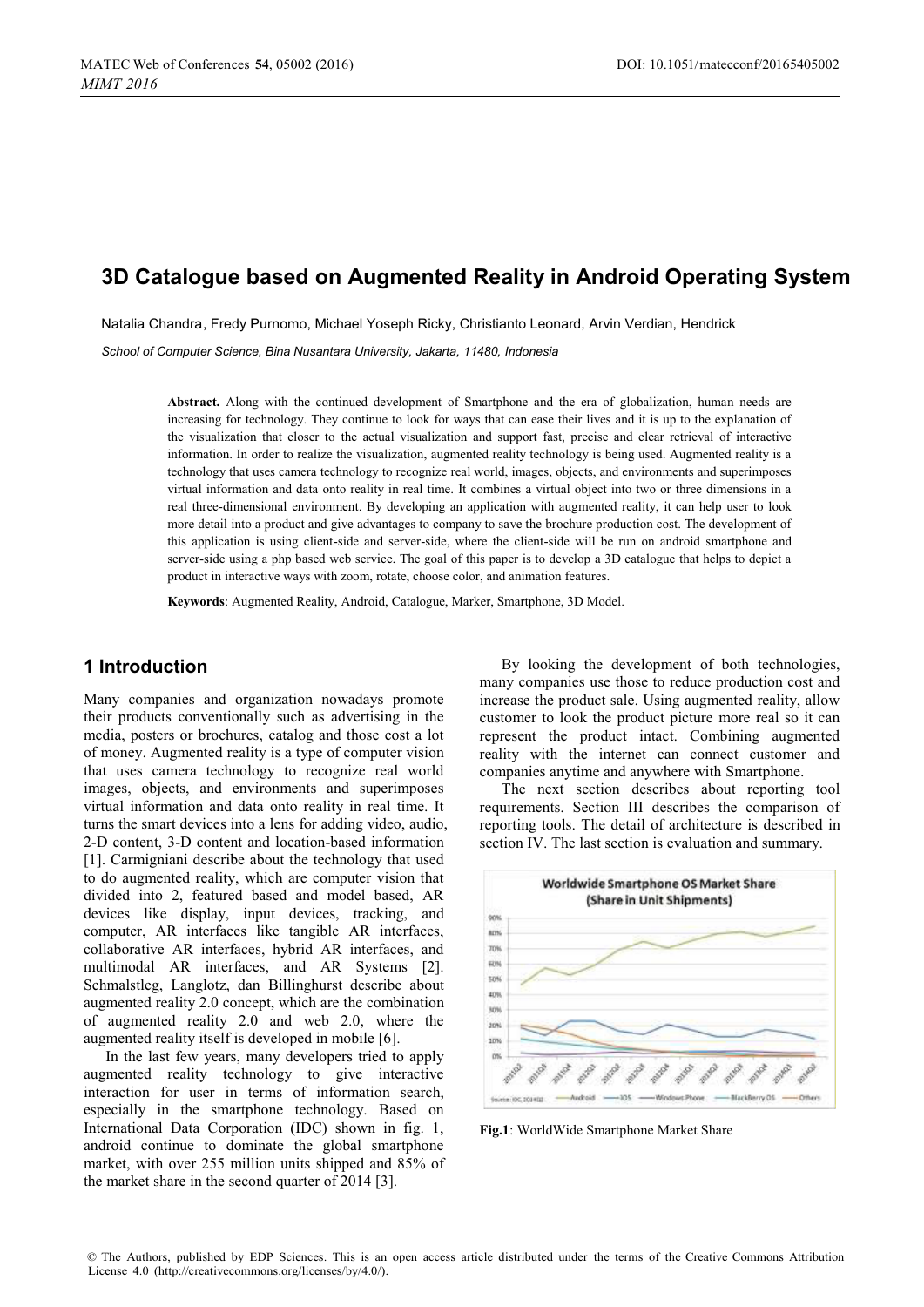## **2 Comparison between similar augmented reality application**

In this section, we will compare some recent augmented reality application that developed before, which are: Brother AR and Go Sweat Go Ion.

### *2.1 Brother AR*

This is an augmented reality application that published by Brother International Singapore Pte Ltd as an interactive way to promote their product.

The application was claimed as the first 3D mobile augmented reality (AR) application to experience printers and Multi-Function Centre (MFC) at a different level from Brother. This is a free application that can be downloaded from play store. In the application, there is a virtual setup feature that allow user to simulate setting up the printer at home or office and give the idea how the product will fit into a space [4]. Fig. 2 shows the user interface of Brother AR application.



**Fig.2**: Brother AR Application

#### *2.2 Go Sweat Go Ion.*

This is an application that published by Amerta Indah Otsuka Company as a sole proprietor for pocari sweat drinks in Indonesia. This application is made for the purpose of giving education to society of how important exercise and consume their drink.

Besides that, there are a lot contents inside that require the user to keep moving, such as Capturion game that allow user to catch the ions using hand [5]. Fig.3 shows the user interface of Go Sweat Go Ion application.



**Fig. 3**: Go Sweat Go Ion Application

## **3 Augmented reality 3D catalogue detail and architecture**

**DOI: 10.1051/matecconf/20165405002** 

The application will be developed on client-side and server-side where the client-side will be run on Smartphone and the server-side will be run on a web service that connect the admin and database server. All the features are developed to synchronize the data between the client-side to the database so that the application can be run offline and the feature will run online to download the data from database server.

In this section, there are five features that will be explained which are views the 3D model, choose the colour, zoom, rotate, and run the 3D model.

### *3.1 View 3D Model*

In this feature, user can view the 3D model by scan the marker through their smartphone camera. Fig. 4 shows the detail architecture on how this feature works:

- a. User opens the application and point the smartphone camera to the 2D marker.
- b. The 2D marker will be search by the sensor ID in database.
- c. If the 2D marker detected by the server, the system will get the 3D object and texture. The user can view the 3D model through their smartphone.



**Fig. 4**: View 3D Model Architecture

Fig. 5 shows the 3D model in smartphone view after user scan the 2D marker. There is guidance for user on how to use the features.



**Fig. 5**: View 3D Model in Smartphone View

## *3.2 Choose The Colour of 3D Model*

In this feature, users are able to look available different colours of a product. The architecture of this feature is start when user able to look the 3D model on the screen like shown in fig.5, the system will get the 3D object and all the textures based on the product. The detail architecture shows in table 1, the alt-step explain about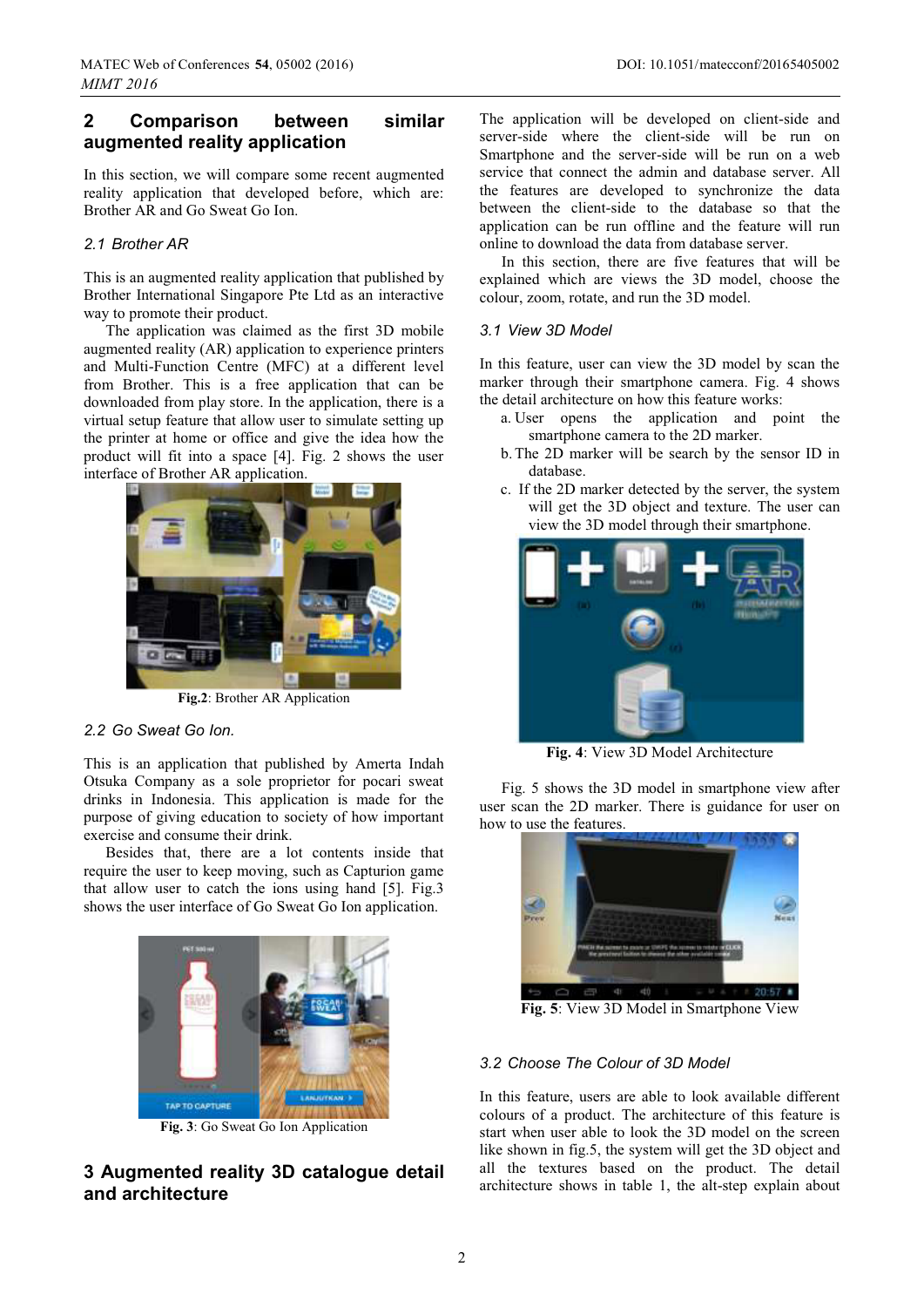when the product only have one colour, then system only show the available colour to user.

Table 1: Change Colour Detail Architecture

| <b>Actor Action</b> |                                     | <b>System Response</b>          |                    |
|---------------------|-------------------------------------|---------------------------------|--------------------|
|                     |                                     | Step-2                          | Get the 3D texture |
| Step-1              | User press Prev<br>and Next button. |                                 | based on the       |
|                     |                                     |                                 | product ID.        |
|                     |                                     |                                 | Put the texture to |
|                     |                                     | Step-3                          | 3D model and show  |
|                     |                                     |                                 | the 3D model to    |
|                     |                                     |                                 | user.              |
| Alt step-2          |                                     | If there is no texture on that  |                    |
|                     |                                     | product, then the 3D model will |                    |
|                     |                                     | not change colour.              |                    |



**Fig. 6**: Choose Colour 3D Model in Smartphone View

Fig. 6 shows the user interface in smartphone view. There are two buttons which are prev and next, the users are able to choose the colour of a product by click the prev and next button in the smartphone screen.

#### *3.3 Zoom the 3D Model*

In this feature, users are able to look the product in different sizes by pinch action in smartphone screen. The detail architecture shows in table 2.

|  |  | <b>Table 2: Zoom 3D Model Detail Architecture</b> |
|--|--|---------------------------------------------------|
|  |  |                                                   |

| <b>Actor Action</b> |                                                         | <b>System Response</b> |                                                               |
|---------------------|---------------------------------------------------------|------------------------|---------------------------------------------------------------|
| Step-1              | Users do the<br>pinch in or pinch<br>out to the screen. | Step-2                 | Do the zoom in or<br>zoom out and show<br>it to the 3D model. |



**Fig. 7**: Zoom the 3D Model in Smartphone View (Pinch Out)



**Fig. 8**: Zoom the 3D Model in Smartphone View (Pinch in)

Fig. 7 shows the user interface how the 3D object is zooming out by pinch out and Fig. 8 shows the user interface how the 3D object is zooming in by pinch in, in the smartphone view.

#### *3.4 Rotate the 3D Model*

In this feature, users are able to rotate the 3D model with swipe action to smartphone screen. The rotation process will focus on the X and Y axis. The process will be:

a. If user swipe up the 3D model, then the system will add the X-axis  $(x++)$  like shows in fig. 9.



**Fig. 9**: Rotate 3D Model Swipe Up

b. If user swipe down the 3D model, the system will minus the X-axis  $(x-$ ) like shows in fig. 10.



**Fig. 10**: Rotate 3D Model Swipe Down

c. If user swipe left the 3D model, the system will add the Y-axis  $(y++)$  like shows in fig. 11.



**Fig. 11**: Rotate 3D Model Swipe Left